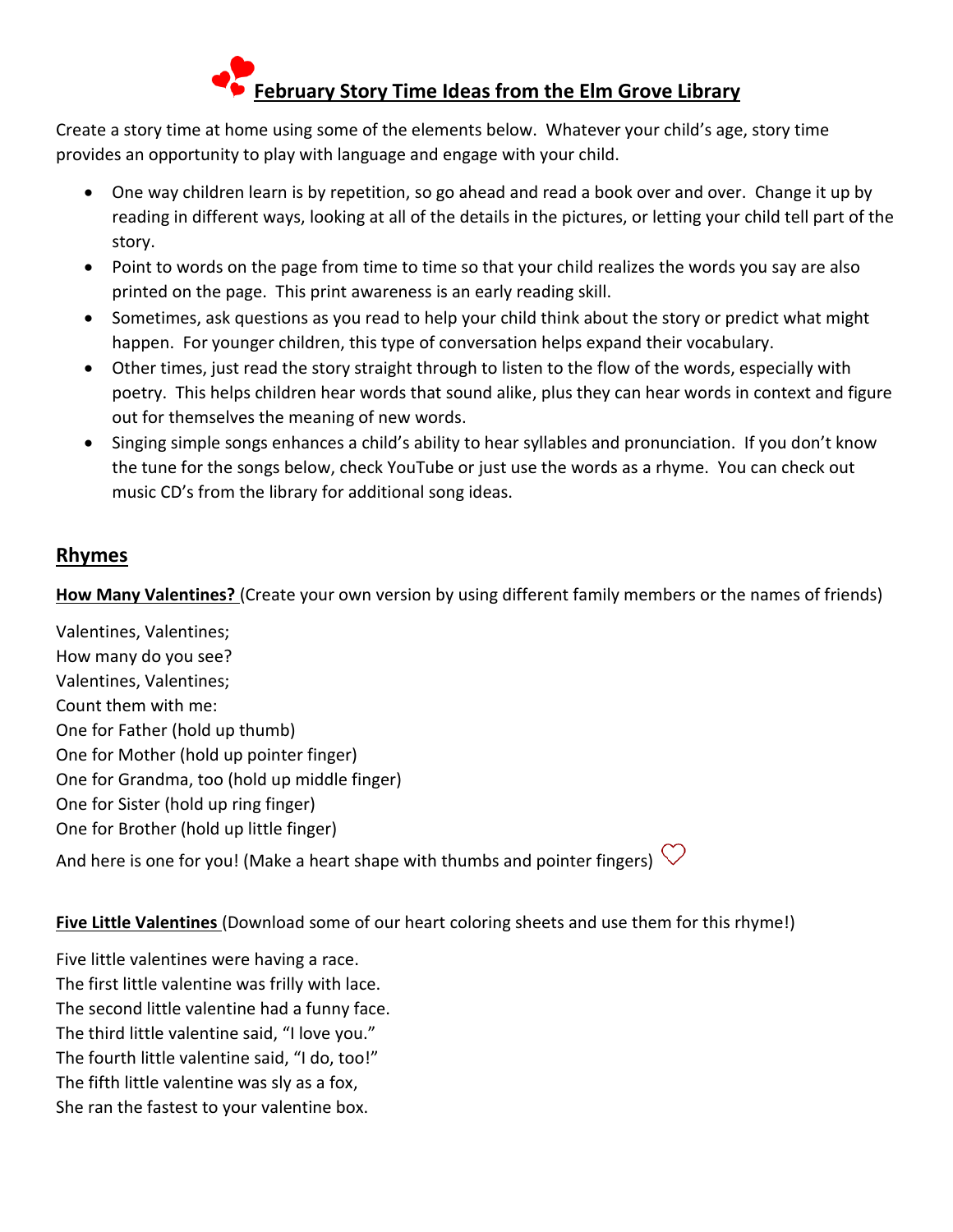## **Songs**

#### **The Wheels on the Bus**

(Add verses to incorporate people who are important to you or swap some of the people included. For example, the papas could shush the babies and the mamas could read on the bus.)

The wheels on the bus go 'round and 'round, (hands go round and round each other) 'round and 'round, 'round and 'round; The wheels on the bus go 'round and 'round, All through the town.

The driver on the bus says, "Move on back" (gesture with thumb over the shoulder)

The people on the bus go bumpety bump bump (bounce up and down on your seat)

The babies on the bus go "wah, wah, wah" (pretend to cry)

The mamas on the bus go "shh, shh, shh" (shush with finger to lips)

The papas on the bus just read, read, read (hands open like a book)

The grandmas on the bus say "I love you!" (form a heart with thumbs and pointer fingers)

The grandpas on the bus just snore, snore, snore (close eyes and rest head on hands)

**Ten Little Hearts** (Use the sign for "heart" which is either using a finger from each hand to draw a heart over your heart or tap the right middle finger on the left side of chest.)

One little, two little, three little hearts (make the heart sign) Four little, five little, six little hearts, (make the heart sign) Seven little, eight little, nine little hearts (make the heart sign) Ten little hearts and a kiss! (make the heart sign and blow a kiss)

**Dance Like Snowflakes** (tune: Frere Jacques) Dance like snowflakes Dance like snowflakes In the air, in the air, Whirling, twirling snowflakes Whirling, twirling snowflakes Everywhere, everywhere.

#### **I'm a Little Groundhog by the Kiboomers** (tune: I'm a little teapot)

I'm a little groundhog Furry and brown I pop my head out of my hole and look around If I see my shadow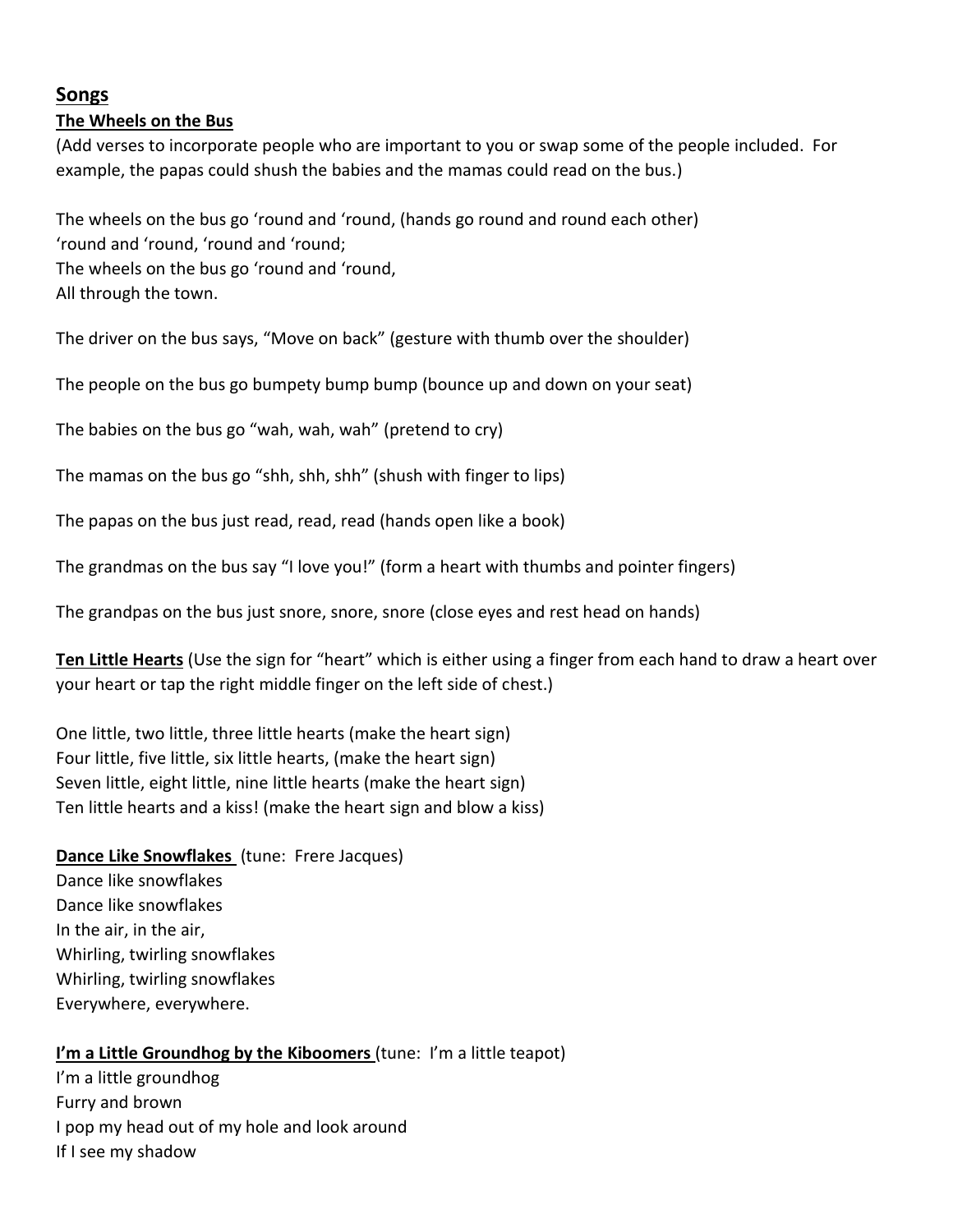I'll go back down For six more weeks of winter underground.

I'm a little groundhog Furry and brown I pop my head out of my hole and look around. If I don't see my shadow I stay out here And enjoy an early spring this year.

## **Recorded Music**

Sesame Street: [Elmo and Abby's Valentine's Day Song](https://www.youtube.com/watch?v=RlgnnIKMb5U) (YouTube) Laurie Berkner: [Daisy, Daisy \(Bicycle Built for Two\)](https://www.youtube.com/watch?v=z2K62UqOHrs) (YouTube link or check it out on the CD *Laurie Berkner's Favorite Classic Kids' Songs* at the EGPL

## **Books**

**Possible Themes**: Valentine's Day (love, friendship, family, community), Groundhog's Day. For winter/snow book ideas, see DIY January Story Times.

Bilal Cooks Daal by Aisha Saeed. Bilal and his father invite his friends to help make his favorite dish, daal, then all must wait patiently for it to be done.

Birdsong by Julie Flett. A young girl moves to a new house and makes friends with the elderly neighbor next door.

Brownie Groundhog and the February Fox by Susan Blackaby. A groundhog wakes up to look for her shadow but also finds a fox who wants to eat her.

Chester's Way by Kevin Henkes. Chester and Wilson share the same exact way of doing things until Lilly moves into the neighborhood and shows them that new ways, and new friends, can be good too.

Goodbye, Friend! Hello, Friend! by Cori Doerrfeld. Best friends understand that saying goodbye to one experience means saying hello to the next, but that does not make it easier when one friend has to move away.

Groundhog's Day Off by Robb Pearlman. Tired of being asked only about the weather, a sensitive groundhog decides to take a vacation right before the big day in February.

Guess How Much I Love You by Sam McBratney. During a bedtime game, every time Little Nutbrown Hare demonstrates how much he loves his father, Big Nutbrown Hare gently shows him that the love is returned even more. (There is also a DVD series with this title and these characters available at the EGPL).

Hair Love by Matthew A. Cherry. A little girl's daddy steps in to help her arrange her wild hair into styles that allow her to be her natural, beautiful self.

How Do Dinosaurs Say I Love You? by Jane Yolen. Even when little dinosaurs are naughty, it's important to remind them that no matter what they do, they are always loved.